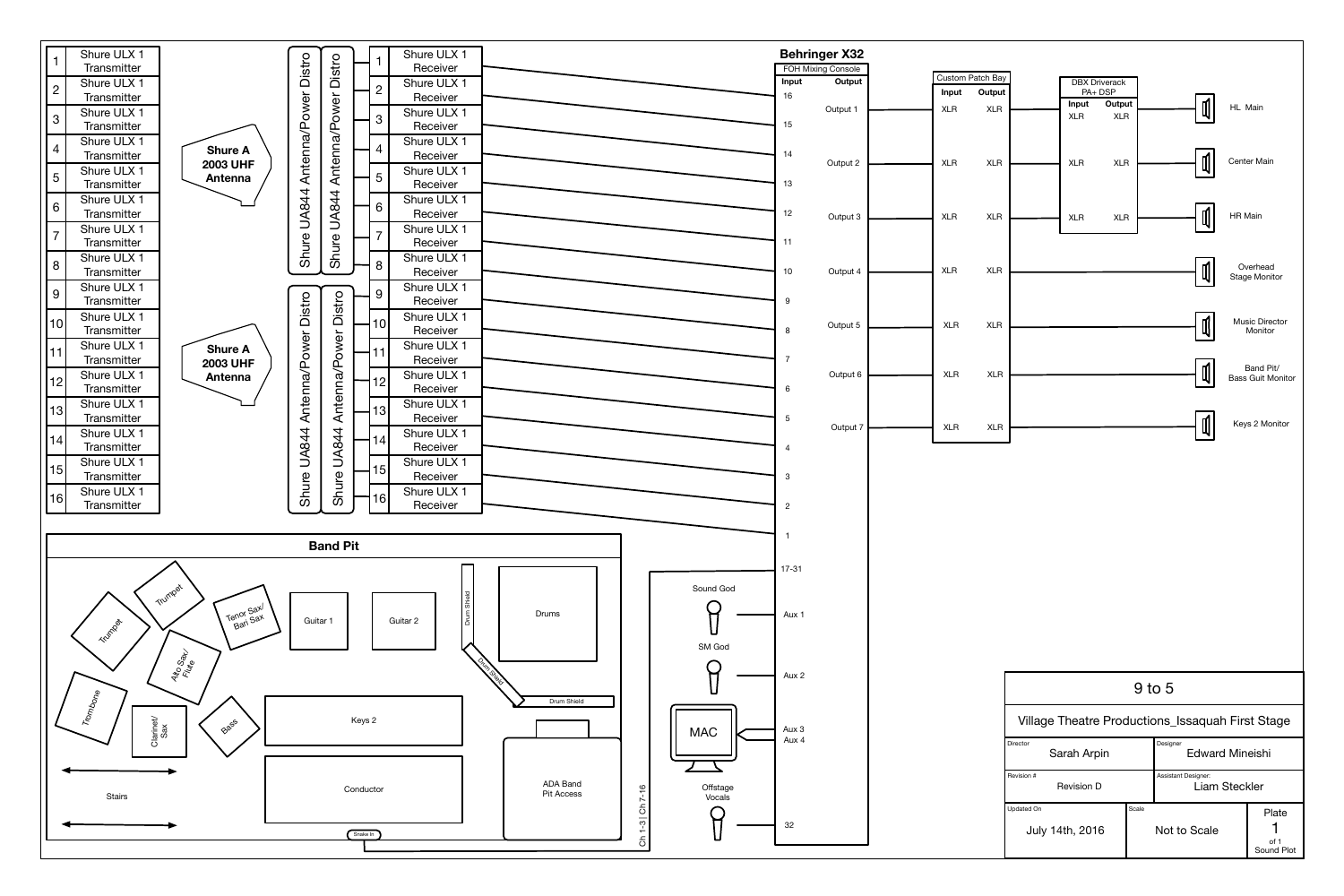## *Wireless Assignments*

| <b>Performer</b> |                 |                  |                      |                    |                  |              |                |                                |
|------------------|-----------------|------------------|----------------------|--------------------|------------------|--------------|----------------|--------------------------------|
| First            | Last            | <b>Character</b> | <b>Element</b>       | <b>Transmitter</b> | <b>Frequency</b> | <b>Group</b> |                | <b>Channel   Pack Location</b> |
| Sara             | Isaacson        | Violet           | Sennheiser MKE 2-5-3 | ULX <sub>1</sub>   | 556.375          | 1            | 1              | Teardrop/Waist                 |
| Jessica          | Meyer           | Doralee          | Sennheiser MKE 2-5-3 | ULX1               | 557.425          | 1            | $\overline{2}$ | Teardrop/Waist                 |
| Emily            | Rudolph         | Judy             | Sennheiser MKE 2-5-3 | ULX <sub>1</sub>   | 581.750          | 1            | 15             | Teardrop/Waist                 |
| Alex             | Gossard         | Hart             | Countryman B3        | ULX <sub>1</sub>   | 559.950          | 1            | 4              | Teardrop/Waist                 |
| Krista           | Cassidy         | Roz              | Sennheiser MKE 2-5-3 | ULX <sub>1</sub>   | 571.475          | 1            | 12             | Teardrop/Waist                 |
| Caden            | <b>Brauch</b>   | Joe              | Sennheiser MKE 2-5-3 | ULX <sub>1</sub>   | 560.550          | 1            | 5              | Teardrop/Waist                 |
| Will             | Henshaw         | Dwayne           | Sennheiser MKE 2-5-3 | ULX <sub>1</sub>   | 562.975          | 1            | 7              | Teardrop/Waist                 |
| Christopher      | Murray          | Josh             | Sennheiser MKE 2-5-3 | ULX <sub>1</sub>   | 681.900          | 8            | 11             | Teardrop/Waist                 |
| Monti            | <b>Fleck</b>    | <b>Missy</b>     | Sennheiser MKE 2-5-3 | ULX <sub>1</sub>   | 662.525          | 8            | 1              | Teardrop/Waist                 |
| Noor             | Bahai           | Maria            | Sennheiser MKE 2-5-3 | ULX <sub>1</sub>   | 668.250          | 8            | 3              | Teardrop/Waist                 |
| Jackson          | Johnson         | <b>Dick</b>      | Sennheiser MKE 2-5-3 | ULX <sub>1</sub>   |                  | 8            | 7              | Teardrop/Waist                 |
| Tori             | Turnbow         | Kathy            | Sennheiser MKE 2-5-3 | ULX <sub>1</sub>   | 670.375          | 8            | 5              | Teardrop/Waist                 |
| Rachel           | <b>Diccicco</b> | Margaret         | Sennheiser MKE 2-5-3 | ULX <sub>1</sub>   | 672.925          | 8            | 6              | Teardrop/Waist                 |
| Fabiano          | Nardone         | <b>Bob</b>       | Sennheiser MKE 2-5-3 | ULX <sub>1</sub>   | 680.375          | 8            | 9              | Teardrop/Waist                 |
| <b>Nick</b>      | McCarthy        | Tinsworthy       | Sennheiser MKE 2-5-3 | ULX <sub>1</sub>   | 588.850          | 1            | 19             | Teardrop/Waist                 |
| <b>Floater</b>   |                 |                  | Sennheiser MKE 2-5-3 | ULX <sub>1</sub>   | 577.025          | 1            | 13             | Teardrop/Waist                 |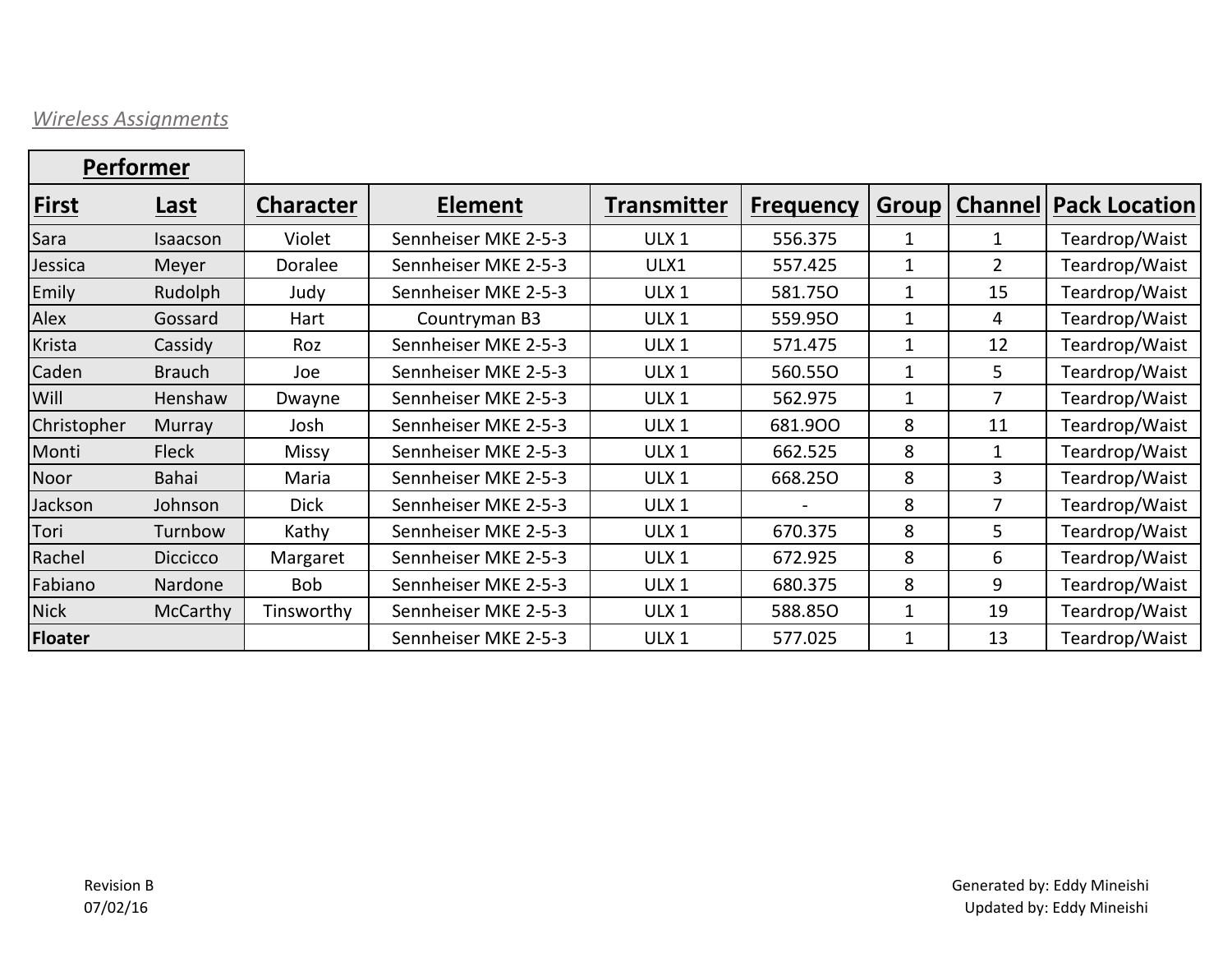| Sara Isaacson      | Violet          | Mic Element | Cable | $TA-4$        | <b>TA-4 M</b> | <b>Shure Transmitter</b> |    | 556.375 |    | <b>Shure Reciever</b> | Output | XLR M       | <b>XLRF</b> |                    | <b>XLRM</b> | <b>XLRF</b> | Input 16 |               |
|--------------------|-----------------|-------------|-------|---------------|---------------|--------------------------|----|---------|----|-----------------------|--------|-------------|-------------|--------------------|-------------|-------------|----------|---------------|
| Jessica Meyer      | <b>Doralee</b>  | Mic Element | Cable | $TA-4$        | <b>TA-4 M</b> | <b>Shure Transmitter</b> |    | 557.425 |    | <b>Shure Reciever</b> | Output | <b>XLRM</b> | <b>XLRF</b> |                    | <b>XLRM</b> | <b>XLRF</b> | Input 15 |               |
| Emily Rudolph      | Judy            | Mic Element | Cable | <b>TA-4F</b>  | <b>TA-4 M</b> | <b>Shure Transmitter</b> |    | 581.75C |    | Shure Reciever        | Output | <b>XLRM</b> | <b>XLRF</b> |                    | <b>XLRM</b> | <b>XLRF</b> | Input 14 |               |
| Alex Gossard       | Hart            | Mic Element | Cable | $TA-4F$       | TA-4 M        | <b>Shure Transmitter</b> |    | 559.950 |    | <b>Shure Reciever</b> | Output | XLR M       | <b>XLRF</b> | <b>House Snake</b> | <b>XLRM</b> | <b>XLRF</b> | Input 13 |               |
| Krista Cassidy     | Roz             | Mic Element | Cable | $TA-4F$       | TA-4 M        | <b>Shure Transmitter</b> |    | 571.475 |    | <b>Shure Reciever</b> | Output | XLR M       | <b>XLRF</b> |                    | <b>XLRM</b> | <b>XLRF</b> | Input 12 |               |
| Caden Brauch       | Joe             | Mic Element | Cable | <b>TA-4F</b>  | TA-4 M        | <b>Shure Transmitter</b> |    | 560.55C |    | 6 Shure Reciever      | Output | <b>XLRM</b> | <b>XLRF</b> |                    | <b>XLRM</b> | <b>XLRF</b> | Input 11 |               |
| Will Henshaw       | Dwayne          | Mic Element | Cable | $TA-4F$       | $TA-4M$       | <b>Shure Transmitter</b> |    | 562.975 |    | <b>Shure Reciever</b> | Output | XLR M       | <b>XLRF</b> |                    | <b>XLRM</b> | <b>XLRF</b> | Input 10 |               |
| Christopher Murray | Josh            | Mic Element | Cable | <b>TA-4 F</b> | TA-4 M        | <b>Shure Transmitter</b> |    | 681.900 |    | <b>Shure Reciever</b> | Output | XLR M       | <b>XLRF</b> |                    | <b>XLRM</b> | <b>XLRF</b> | Input 9  | Behringer X32 |
| Monti Fleck        | <b>Missy</b>    | Mic Element | Cable | $TA-4$        | TA-4 M        | <b>Shure Transmitter</b> |    | 662.525 |    | 9 Shure Reciever      | Output | XLR M       | <b>XLRF</b> |                    | <b>XLRM</b> | <b>XLRF</b> | Input 8  |               |
| Noor Baghai        | Maria           | Mic Element | Cable | $TA-4F$       | TA-4 M        | <b>Shure Transmitter</b> | 10 | 668.25C |    | 10 Shure Reciever     | Output | XLR M       | <b>XLRF</b> |                    | <b>XLRM</b> | <b>XLRF</b> | Input 7  |               |
| Jackson Johnson    | <b>Dick</b>     | Mic Element | Cable | $TA-4F$       | $TA-4M$       | <b>Shure Transmitter</b> |    |         |    | 11 Shure Reciever     | Output | <b>XLRM</b> | <b>XLRF</b> |                    | <b>XLRM</b> | <b>XLRF</b> | Input 6  |               |
| Tori Turnbow       | Kathy           | Mic Element | Cable | <b>TA-4 F</b> | TA-4 M        | <b>Shure Transmitter</b> |    | 670.375 |    | Shure Reciever        | Output | XLR M       | <b>XLRF</b> | <b>House Snake</b> | <b>XLRM</b> | <b>XLRF</b> | Input 5  |               |
| Rachel Diccicco    | <b>Margaret</b> | Mic Element | Cable | <b>TA-4F</b>  | TA-4 M        | <b>Shure Transmitter</b> |    | 672.925 |    | 13 Shure Reciever     | Output | <b>XLRM</b> | <b>XLRF</b> |                    | <b>XLRM</b> | <b>XLRF</b> | Input 4  |               |
| Fabiano Nardone    | <b>Bob</b>      | Mic Element | Cable | <b>TA-4 F</b> | TA-4 M        | <b>Shure Transmitter</b> |    | 680.375 |    | <b>Shure Reciever</b> | Output | XLR M       | <b>XLRF</b> |                    | <b>XLRM</b> | <b>XLRF</b> | Input 3  |               |
| Nick McCarthy      | Tinsworthy      | Mic Element | Cable | $TA-4F$       | TA-4 M        | <b>Shure Transmitter</b> | 15 | 588.850 | 15 | <b>Shure Reciever</b> | Output | XLR M       | <b>XLRF</b> |                    | <b>XLRM</b> | <b>XLRF</b> | Input 2  |               |
| Floater            | Floater         | Mic Element | Cable | <b>TA-4 F</b> | TA-4 M        | <b>Shure Transmitter</b> | 16 | 577.025 |    | <b>Shure Reciever</b> | Output | XLR M       | <b>XLRF</b> |                    | <b>XLRM</b> | <b>XLRF</b> | Input 1  |               |

Revision C Generated By: Edward Mineishi Updated By: Edward Mineishi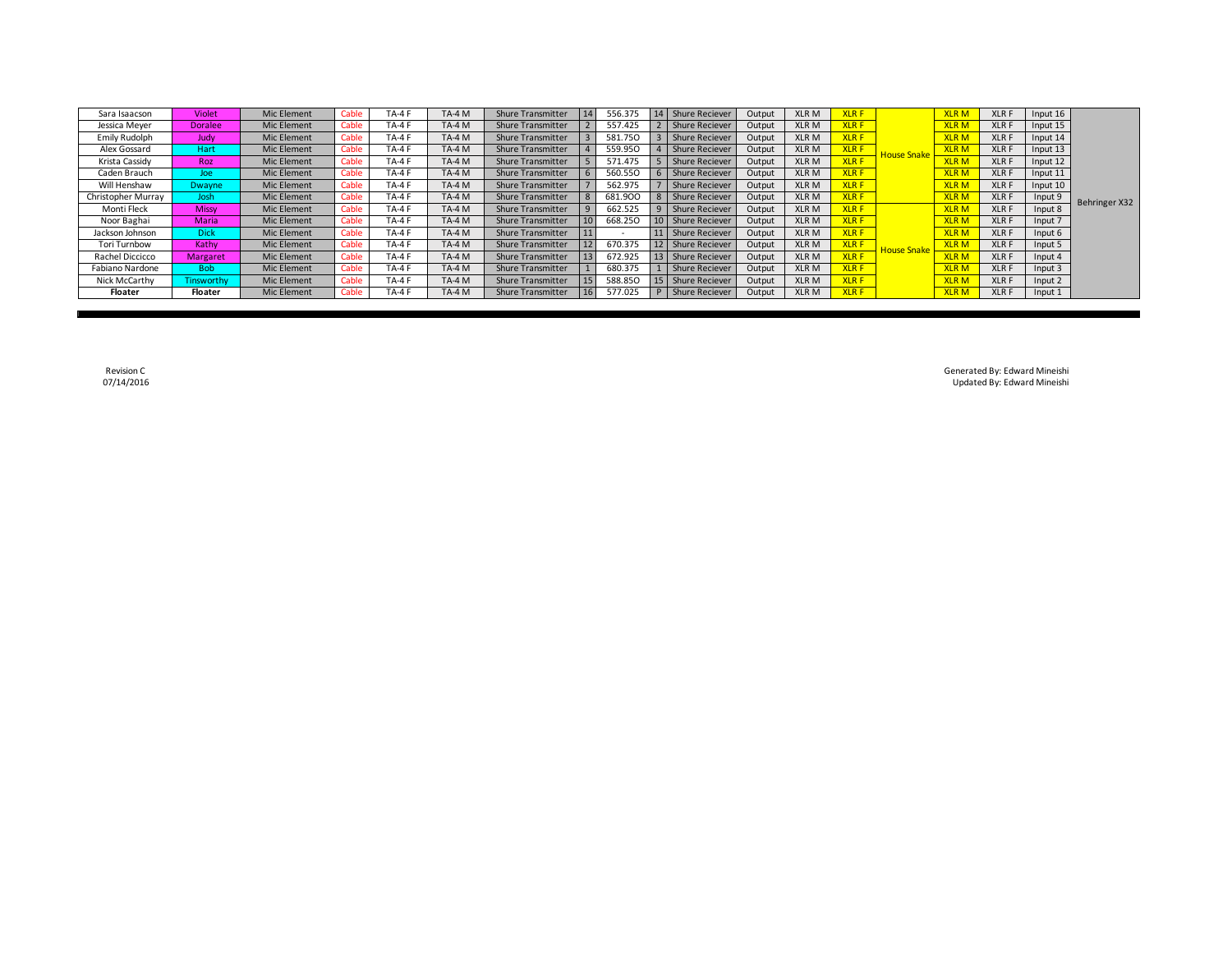| Conductor Keys L/R | Roland RD700GX  | Mac w/ RMS Keyboard<br>(USB in/1/8"out)     | Behringer<br>UMC204 HD    | Boss FV-500H<br>Volume Pedal<br>(1/4" in/out)   | Rapco DB-100 DI Box<br>(1/4" in/XLR out) | Pyle Pro PDC22<br>$(1/4"$ in/out) | <b>XLRF</b>  | $\overline{1}$             |           |                |                    |       |       |                         |                 | 1 XLR M XLR F Input 30  |                              |
|--------------------|-----------------|---------------------------------------------|---------------------------|-------------------------------------------------|------------------------------------------|-----------------------------------|--------------|----------------------------|-----------|----------------|--------------------|-------|-------|-------------------------|-----------------|-------------------------|------------------------------|
| Keys L             | Korg SG proX    | Windows w/ RMS Keyboard<br>(USB in/1/8"out) | M-Audio<br>Fast Track Pro | Boss FV-500H<br>Volume Pedal<br>(1/4" in/out)   | Cable                                    | Pyle Pro PDC22<br>(1/4" in/out)   | $XLRF$ 2     |                            |           |                |                    |       |       |                         |                 | 2 XLR M XLR F Input 29  |                              |
| Keys R             | Korg SG proX    | Windows w/ RMS Keyboard<br>(USB in/1/8"out) | M-Audio<br>Fast Track Pro | Boss FV-500H<br>Volume Pedal<br>$(1/4"$ in/out) | Cable                                    | Pyle Pro PDC22<br>$(1/4"$ in/out) | <b>XLRF</b>  | $\overline{\phantom{a}}$ 3 |           |                | <b>House Snake</b> |       |       |                         |                 | 3 XLR M XLR F Input 28  |                              |
| Trumpet            |                 |                                             |                           |                                                 |                                          |                                   | <b>XLRF</b>  | $\sqrt{4}$                 |           |                |                    |       |       | 4 XLR N                 |                 | XLR F Input 27          |                              |
| Trumpet            |                 |                                             |                           |                                                 |                                          |                                   | <b>XLR F</b> | 5 <sup>1</sup>             |           |                |                    |       |       | <b>XLR</b>              |                 | XLR F Input 26          |                              |
| Trombone           |                 |                                             |                           |                                                 |                                          |                                   | <b>XLRF</b>  | 6                          |           |                |                    |       |       | <b>XLR</b>              |                 | XLR F Input 25          |                              |
| Bari Sax/Tenor Sax | <b>SM57</b>     | XLR F                                       |                           | Cable                                           |                                          | XLR <sub>M</sub>                  | <b>XLRF</b>  | 7 <sup>7</sup>             |           |                |                    |       |       | <b>XLR</b>              |                 | XLR F Input 24          |                              |
| Alto Sax/Flute     | <b>SM57</b>     | XLR F                                       |                           | Cable                                           |                                          | XLR <sub>M</sub>                  | <b>XLRF</b>  | 8 <sup>°</sup>             |           |                |                    |       |       | 8 XLR                   |                 |                         | XLR F Input 23 Behringer X32 |
| Clarinet/Alto Sax  | <b>SM57</b>     | XLR F                                       |                           | Cable                                           |                                          | XLR <sub>M</sub>                  | <b>XLRF</b>  | -9                         |           |                |                    |       |       | <b>XLRN</b>             |                 | XLR F Input 22          |                              |
| Guitar 1           | MD 421          | XLR F                                       |                           | Cable                                           |                                          | XLR <sub>M</sub>                  | <b>XLRF</b>  | 10                         |           |                |                    |       |       |                         |                 | XLR F Input 21          |                              |
| Guitar 2           | MD 421          | XLR F                                       |                           | Cable                                           |                                          | XLR <sub>M</sub>                  | <b>XLRF</b>  | 11                         |           |                |                    |       |       | 11 XLR N                |                 | XLR F Input 20          |                              |
| <b>Bass Guitar</b> | Pickup          | 1/4" Cable                                  |                           | Rapco DB-100 DI Box (1/4" in/XLR out)           |                                          | <b>XLR Cable</b>                  | <b>XLRF</b>  | 12                         |           |                |                    |       |       | $12$ XLR $\overline{R}$ |                 | XLR F Input 19          |                              |
| Kick               | Beta 52A        | XLR F                                       |                           | Cable                                           |                                          | XLR <sub>M</sub>                  |              | XLR F Input 1              |           |                |                    |       |       |                         |                 |                         |                              |
| High-Hat           | <b>DR-ST100</b> | XLR F                                       |                           | Cable                                           |                                          | XLR <sub>M</sub>                  |              | XLR F Input 2              | Behringer | XLR M XLR F 13 |                    |       |       |                         |                 | 13 XLR M XLR F Input 18 |                              |
| Snare              | <b>DR-ST100</b> | XLR F                                       |                           | Cable                                           |                                          | XLR <sub>M</sub>                  |              | XLR F Input 3              | X12 Air   |                |                    |       |       |                         |                 |                         |                              |
| High Tom           | <b>DR-ST100</b> | XLR F                                       |                           | Cable                                           |                                          | XLR <sub>M</sub>                  | XLR F        | Input 4                    |           | XLR M XLR F 14 |                    |       |       |                         |                 | 14 XLR M XLR F Input 17 |                              |
| Low Tom            | <b>DR-K100</b>  | XLR F                                       |                           | Cable                                           |                                          | XLR <sub>M</sub>                  |              | XLR F Input 5              |           |                |                    |       |       |                         |                 |                         |                              |
| OffStage Vox       | <b>SM58</b>     | XLR F                                       |                           | Cable                                           |                                          | XLR <sub>M</sub>                  | <b>XLRF</b>  | 16                         |           |                |                    |       |       | $16$ XLR M              |                 | XLR F Input 32          |                              |
| Qlab L             | Built-in        | 1/8" TRS M                                  |                           |                                                 |                                          |                                   |              |                            | Cable     |                |                    |       |       | 1/4" TS N               | TRS F           | Aux 3                   |                              |
| Qlab R             | Stereo Output   |                                             |                           |                                                 |                                          |                                   |              |                            | Cable     |                |                    |       |       |                         | 1/4" TS M TRS F | Aux 4                   |                              |
| Sound God Mic      | <b>SM58</b>     | XLR F                                       |                           |                                                 |                                          |                                   |              | Cable                      |           |                |                    | XLR M | XLR F | 1/4" TRS M TRS F        |                 | Aux 1                   |                              |
| SM God Mic         | <b>SM58</b>     | XLR F                                       |                           |                                                 |                                          |                                   |              | Cable                      |           |                |                    | XLR M |       | XLR F 1/4" TRS M TRS F  |                 | Aux 2                   |                              |

Revision G<br>Manufactured by: Edward Mineishi<br>1999-14/2016 Updated by: Edward Mineishi Updated by: Edward Mineishi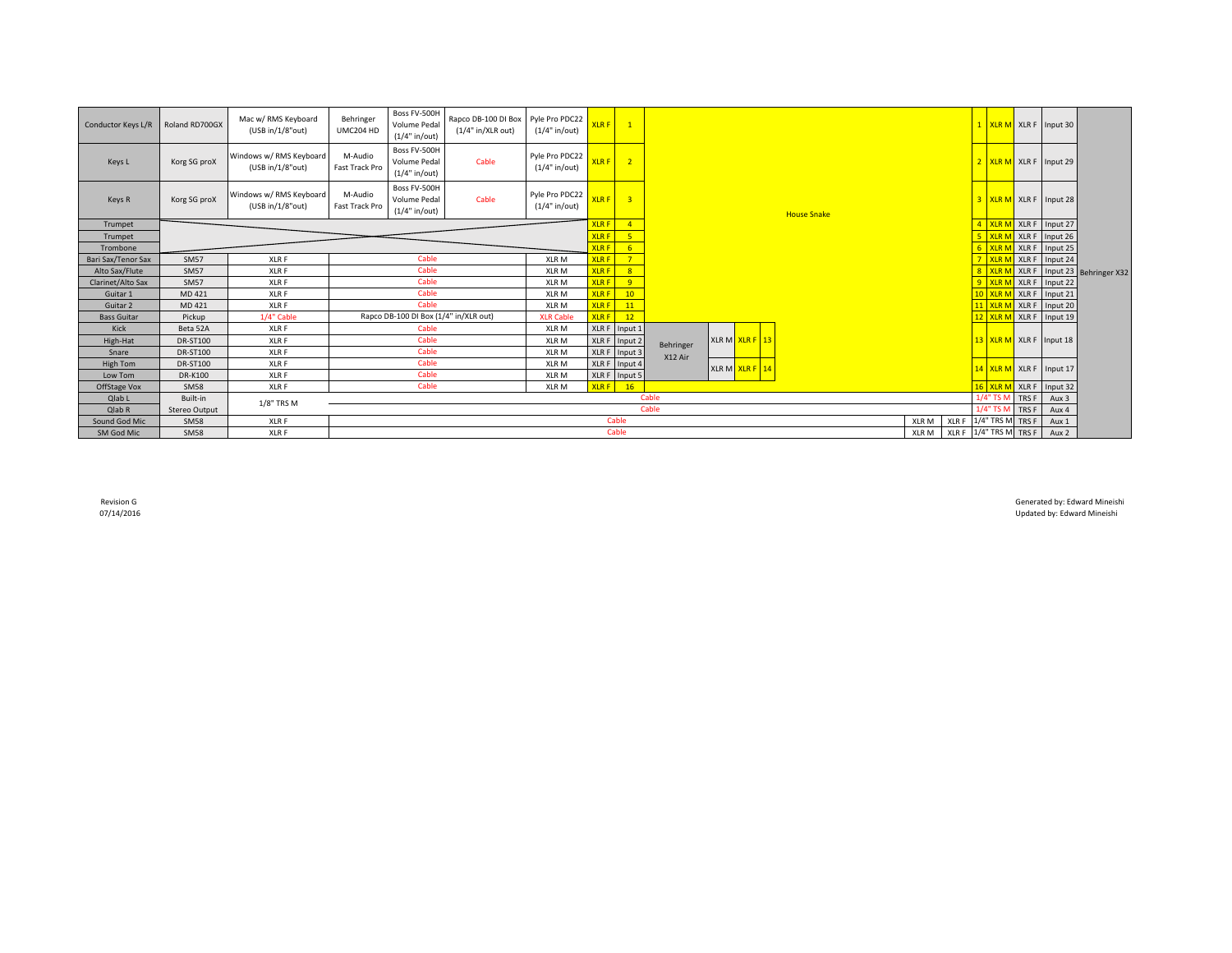|                           |                         |                         | <b>Fixed</b>       | Pre EQ             | <b>Fixed</b>       | <b>Fixed</b>                    | <b>Fixed</b>       | <b>Fixed</b>          | <b>Fixed</b>             |  |
|---------------------------|-------------------------|-------------------------|--------------------|--------------------|--------------------|---------------------------------|--------------------|-----------------------|--------------------------|--|
| <b>Behringer X32</b>      |                         |                         | Main L             | Main C             | <b>Main R</b>      | <b>Stage</b><br>Overhead<br>Mon | Conductor<br>Mon   | Pit<br><b>Monitor</b> | Keys 2<br><b>Monitor</b> |  |
| <b>Character</b>          | $Ch.$ #                 | Input                   | Output 1           | <b>Output 2</b>    | Output 3           | Output 4                        | Output 5           | Output 6              | Output 7                 |  |
| <b>Violet</b>             | $\mathbf{1}$            | 16                      | X                  | X                  | X                  |                                 | X                  | X                     | X                        |  |
| <b>Doralee</b>            | $\overline{2}$          | 15                      | $\mathsf X$        | $\pmb{\mathsf{X}}$ | $\pmb{\mathsf{X}}$ |                                 | $\pmb{\mathsf{X}}$ | Χ                     | $\pmb{\mathsf{X}}$       |  |
| Judy                      | 3                       | 14                      | $\mathsf X$        | X                  | Χ                  |                                 | $\pmb{\mathsf{X}}$ | Χ                     | $\pmb{\mathsf{X}}$       |  |
| Hart                      | 4                       | 13                      | $\mathsf X$        | $\mathsf X$        | $\pmb{\mathsf{X}}$ |                                 | $\pmb{\mathsf{X}}$ | Χ                     | $\pmb{\mathsf{X}}$       |  |
| Roz                       | 5                       | 12                      | $\pmb{\mathsf{X}}$ | X                  | $\pmb{\mathsf{X}}$ |                                 | $\pmb{\mathsf{X}}$ | Χ                     | $\pmb{\mathsf{X}}$       |  |
| Joe                       | 6                       | 11                      | $\mathsf{x}$       | $\mathsf X$        | $\pmb{\mathsf{X}}$ |                                 | $\pmb{\mathsf{X}}$ | Χ                     | $\mathsf X$              |  |
| <b>Dwayne</b>             | $\overline{\mathbf{z}}$ | 10                      | $\mathsf{x}$       | $\mathsf X$        | $\pmb{\mathsf{X}}$ |                                 | $\pmb{\mathsf{X}}$ | Χ                     | $\pmb{\mathsf{X}}$       |  |
| Josh                      | 8                       | 9                       | $\mathsf X$        | $\mathsf X$        | $\pmb{\mathsf{X}}$ |                                 | $\pmb{\mathsf{X}}$ | Χ                     | $\pmb{\mathsf{X}}$       |  |
| <b>Missy</b>              | 9                       | 8                       | $\pmb{\mathsf{X}}$ | $\mathsf X$        | $\pmb{\mathsf{X}}$ |                                 | $\pmb{\mathsf{X}}$ | Χ                     | $\pmb{\mathsf{X}}$       |  |
| <b>Maria</b>              | 10                      | $\overline{\mathbf{z}}$ | $\pmb{\mathsf{X}}$ | $\pmb{\mathsf{X}}$ | $\pmb{\mathsf{X}}$ |                                 | $\pmb{\mathsf{X}}$ | Χ                     | $\pmb{\mathsf{X}}$       |  |
| <b>Dick</b>               | 11                      | 6                       | $\pmb{\mathsf{X}}$ | X                  | $\pmb{\mathsf{X}}$ |                                 | $\pmb{\mathsf{X}}$ | Χ                     | $\pmb{\mathsf{X}}$       |  |
| Kathy                     | 12                      | 5                       | $\pmb{\mathsf{X}}$ | $\pmb{\mathsf{X}}$ | $\pmb{\mathsf{X}}$ |                                 | $\pmb{\mathsf{X}}$ | Χ                     | $\pmb{\mathsf{X}}$       |  |
| <b>Margaret</b>           | 13                      | 4                       | $\pmb{\mathsf{X}}$ | X                  | Χ                  |                                 | $\pmb{\mathsf{X}}$ | Χ                     | $\pmb{\mathsf{X}}$       |  |
| <b>Bob</b>                | 14                      | 3                       | X                  | X                  | Χ                  |                                 | X                  | X                     | $\pmb{\mathsf{X}}$       |  |
| <b>Tinsworthy</b>         | 15                      | $\overline{\mathbf{2}}$ | Χ                  | $\pmb{\mathsf{X}}$ | $\pmb{\mathsf{X}}$ |                                 | $\pmb{\mathsf{X}}$ | Χ                     | $\pmb{\mathsf{X}}$       |  |
| <b>Floater</b>            | 16                      | $\mathbf{1}$            | $\pmb{\mathsf{X}}$ | X                  | Χ                  |                                 | X                  | Χ                     | $\pmb{\mathsf{X}}$       |  |
| <b>Conductor Keys</b>     | 17                      | 30                      | $\pmb{\mathsf{X}}$ |                    | $\pmb{\mathsf{X}}$ |                                 | $\pmb{\mathsf{X}}$ | Χ                     |                          |  |
| <b>Keys 2L</b>            | 18                      | 29                      | $\pmb{\mathsf{X}}$ |                    | $\pmb{\mathsf{X}}$ |                                 |                    |                       | X                        |  |
| <b>Keys 2R</b>            | 19                      | 28                      | $\mathsf{x}$       |                    | $\pmb{\mathsf{X}}$ |                                 |                    |                       | $\pmb{\times}$           |  |
|                           | 20                      |                         |                    |                    |                    |                                 |                    |                       |                          |  |
|                           | 21                      |                         |                    |                    |                    |                                 |                    |                       |                          |  |
|                           | 22                      |                         |                    |                    |                    |                                 |                    |                       |                          |  |
| <b>Bari Sax/Tenor Sax</b> | 23                      | 24                      | $\pmb{\mathsf{X}}$ |                    | Χ                  |                                 |                    |                       |                          |  |
| <b>Flute/Piccolo</b>      | 24                      | 23                      | $\mathsf{x}$       |                    | Χ                  |                                 |                    |                       |                          |  |
| <b>Clarinet/Alto Sax</b>  | 25                      | 22                      | $\pmb{\mathsf{X}}$ |                    | $\pmb{\mathsf{X}}$ |                                 |                    |                       |                          |  |
| Guitar 1                  | 26                      | 21                      | Χ                  |                    | $\pmb{\mathsf{X}}$ |                                 |                    |                       |                          |  |
| <b>Guitar 2</b>           | 27                      | 20                      | $\pmb{\mathsf{X}}$ |                    | $\pmb{\mathsf{X}}$ |                                 |                    |                       |                          |  |
| <b>Bass Guitar</b>        | 28                      | 19                      | $\pmb{\mathsf{X}}$ |                    | Χ                  |                                 | X                  | X                     |                          |  |
| Drum Kit Main L           | 29                      | 18                      | $\pmb{\mathsf{X}}$ |                    | $\pmb{\mathsf{X}}$ |                                 |                    |                       |                          |  |
| <b>Drum Kit Main R</b>    | 30                      | 17                      | X                  |                    | Χ                  |                                 |                    |                       |                          |  |
|                           | 31                      |                         |                    |                    |                    |                                 |                    |                       |                          |  |
| <b>Off Stage Vocals</b>   | 32                      | 32                      | $\mathsf{X}$       |                    | X                  |                                 |                    |                       |                          |  |
| <b>Mix Engineer</b>       | Aux 1 Aux 1             |                         | $\pmb{\mathsf{X}}$ | $\mathsf X$        | $\mathsf X$        | X                               | $\mathsf X$        |                       |                          |  |
| <b>SM</b> God             |                         | Aux $2$ Aux $2$         | $\mathsf X$        | $\mathsf X$        | $\pmb{\mathsf{X}}$ | X                               | $\mathsf X$        |                       |                          |  |
| Qlab L                    |                         | Aux $3$ Aux $3$         | $\mathsf{X}$       | $\mathsf X$        | $\pmb{\mathsf{X}}$ |                                 |                    |                       |                          |  |
| Qlab R                    |                         | Aux 4 Aux 4             | $\mathsf{X}^-$     | $\mathsf X$        | $\mathsf X$        |                                 |                    |                       |                          |  |